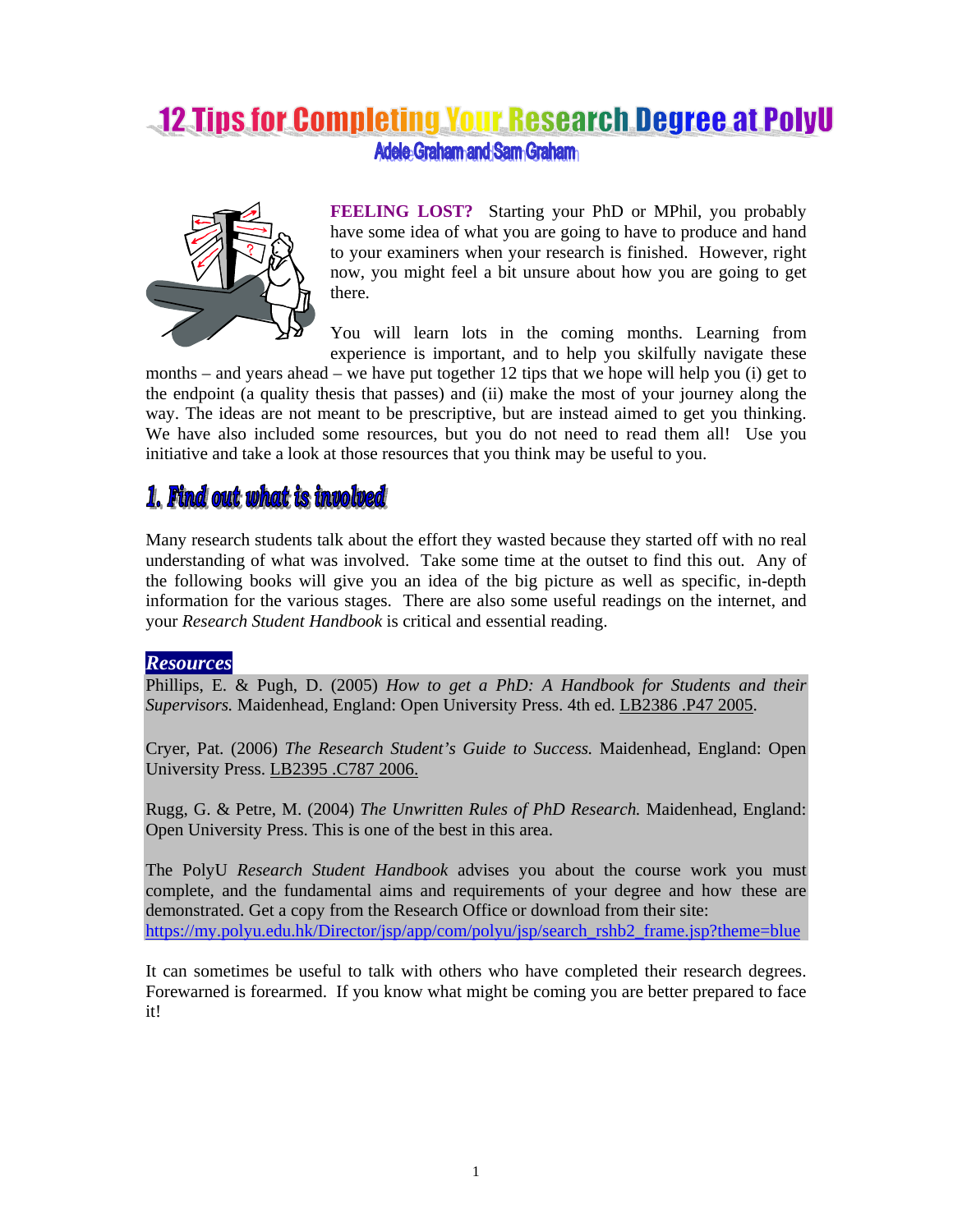## 2. Build a good relationship with your supervisor

Why is supervision so important? Good supervision will improve the quality of your work, help you develop professional skills, and increase your chances of completing on time.

Supervision is a two-way relationship. You have responsibilities to your supervisor(s), and they have responsibilities to you. Building a good relationship will make things easier. You will probably receive better support and will be more confident to ask questions. At the same time, do not expect a good relationship without fulfilling your end of the bargain – taking appropriate responsibility and good old fashioned hard work!

The following resources provide useful advice on how to manage your relationship with your supervisor.

#### *Resources*

Vitae Researchers' Portal provides useful advice on *Supervision and Key Relationships.* http://www.vitae.ac.uk/1234/Supervision-and-key-relationships.html

Mihir Bellare from the University of California at San Diego posts his thoughts on *The Ph.D Experience* for his current and prospective students in computer science and poses some nononsense questions for them to think about. Read the article and think about how you might respond to his questions if he were your supervisor. On the issues that he raises, do you know your supervisor's thoughts?

http://www.cs.ucsd.edu/~mihir/phd.html

*Research Supervision Guidelines* are documented in your *Handbook.* Read them so you know your responsibilities and those of your supervisor(s) and Head of Department in relation to your research and progress.

### 3. Learn about what is expected of good research

How much do I need to learn? How much do I need to produce? Is my intended study good enough for an MPhil or PhD?

Good research will answer an interesting question in an intellectually or empirically rigorous way. Good research should be important to the field and have real-world implications. But this probably raises more questions for you than it answers!

Acting on the following suggestions will give you an idea of what you should be aiming for.

- ☺ Read Sections 1.1; 1.2; 1.3.3 of your *Handbook* about the respective requirements of an MPhil and PhD.
- $\odot$  Ask your supervisor what he/she thinks are the qualities of a good thesis.
- ☺ Find out about what examiners look for. At PolyU, examiners are asked to rate and comment on the *originality and significance of the work*; the *appropriateness of the methodology adopted*; the *quality of the presentation*; the *accuracy and quality of the results, if applicable*; the *appropriateness of the conclusions*; and the *adequacy of your references*. All the books that were mentioned in Tip 1 have good chapters on what you can do to recognise good research or what examiners look for when they are marking. Keep these points and questions in mind when you are doing your work.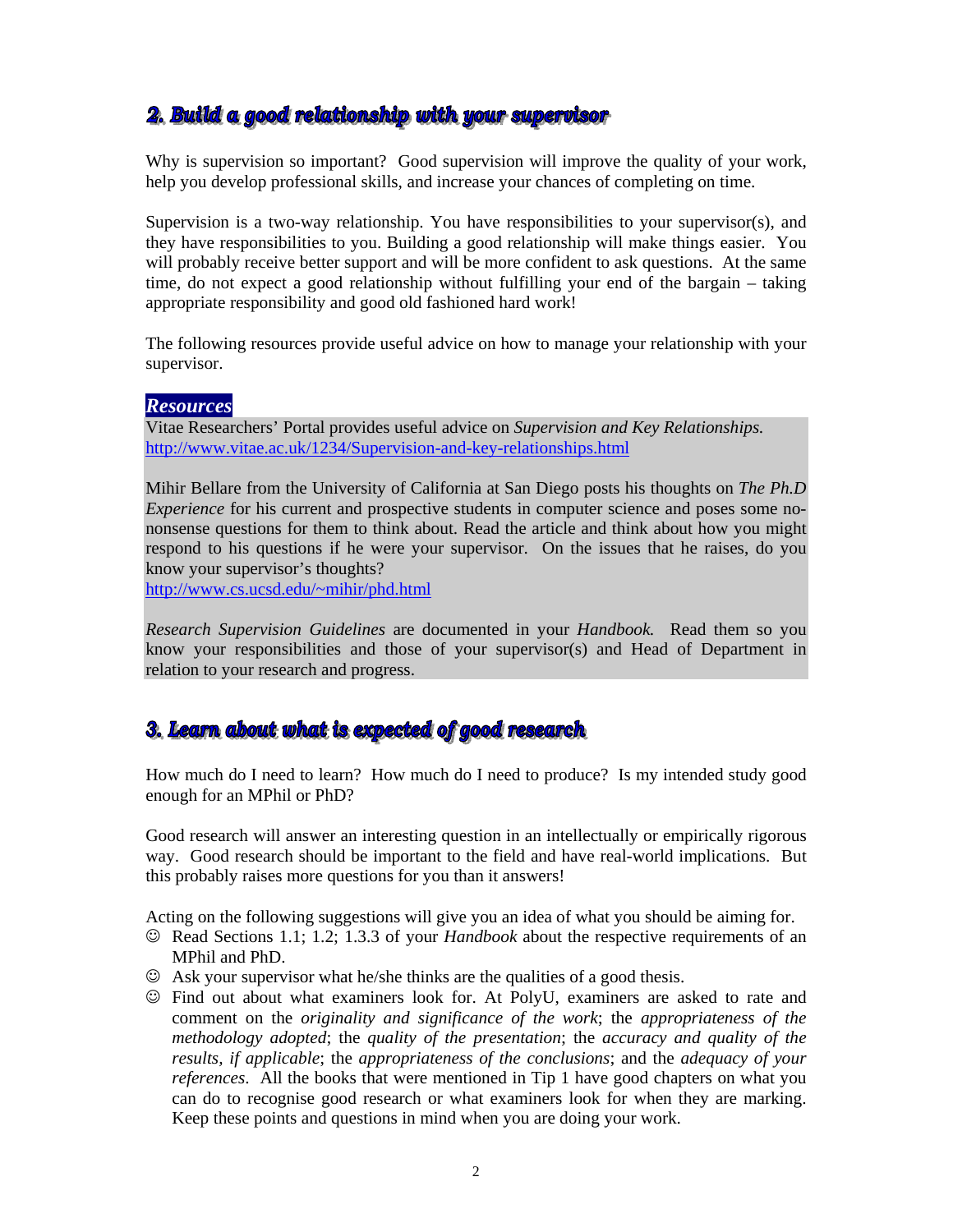- ☺ Ask around your department for the titles and authors of some excellent theses that have been completed in the last few years and read them. Important theses in your field can be borrowed through interlibrary loan. Learn from them rather than be intimidated by them.
- ☺ Particularly if you are a PhD student, have a discussion with your supervisor about what marks work as "original".

#### *Resource*

Georges, A. (1996). *The Research Thesis: What Examiners Look For.* The Applied Ecology Research Group. University of Canberra http://aerg.canberra.edu.au/pub/aerg/eduthes4.htm

## 4. Set targets, plan ahead, and manage your time

One attribute that successful students have in common is that they plan ahead. While things might go wrong and do not always go according to schedule, having a plan will increase your chances of finishing on time and make the process a lot less stressful.

There are some useful resources that give you an idea about targets for different stages. You can also find tools that will help you plan and sort out any time management issues. Procrastinators, take a look!

#### *Resources*

In *Managing your Research Project,* Vitae Researchers' Portal ask you to think about the skills you possess and introduces some time and project management tools to help you effectively manage your project.

http://www.vitae.ac.uk/1220/Managing-your-research-project.html

Varun Grover's *How am I Doing: Checklist for Doctoral Students at Various Stages of their Programme* provides a great set of questions for managing your studies in a productive way and steering yourself into a career. Grover's checklist is for a four year research degree but you can adjust this checklist to suit your personal timeline.

http://www.decisionsciences.org/DecisionLine/Vol37/37\_2/37\_2phd.pdf

*Study Guides and Strategies* has some interactive tools for analysing your time use, developing a schedule, managing your time and strategising to overcome time-management problems. However, do not spend too long on these if you are a procrastinator and looking for an escape from your writing!

http://www.studygs.net/timman.htm

Mind Tools is rich in advice and tools for *Time Management* and *Project Planning.* http://www.mindtools.com/pages/main/newMN\_HTE.htm

The University of Auckland provides their students with *The Doctoral Calendar*, a tool for *Visualising the Degree.* Complete a timeline for yourself and get some feedback from your supervisor. Put your Calendar by your desk and monitor your progress.

http://www.postgrad.auckland.ac.nz/uoa/fms/default/uoa/for/postgradstudents/currentstudents /administration/policies-guidelines/docs/Student\_PhDcalendar.pdf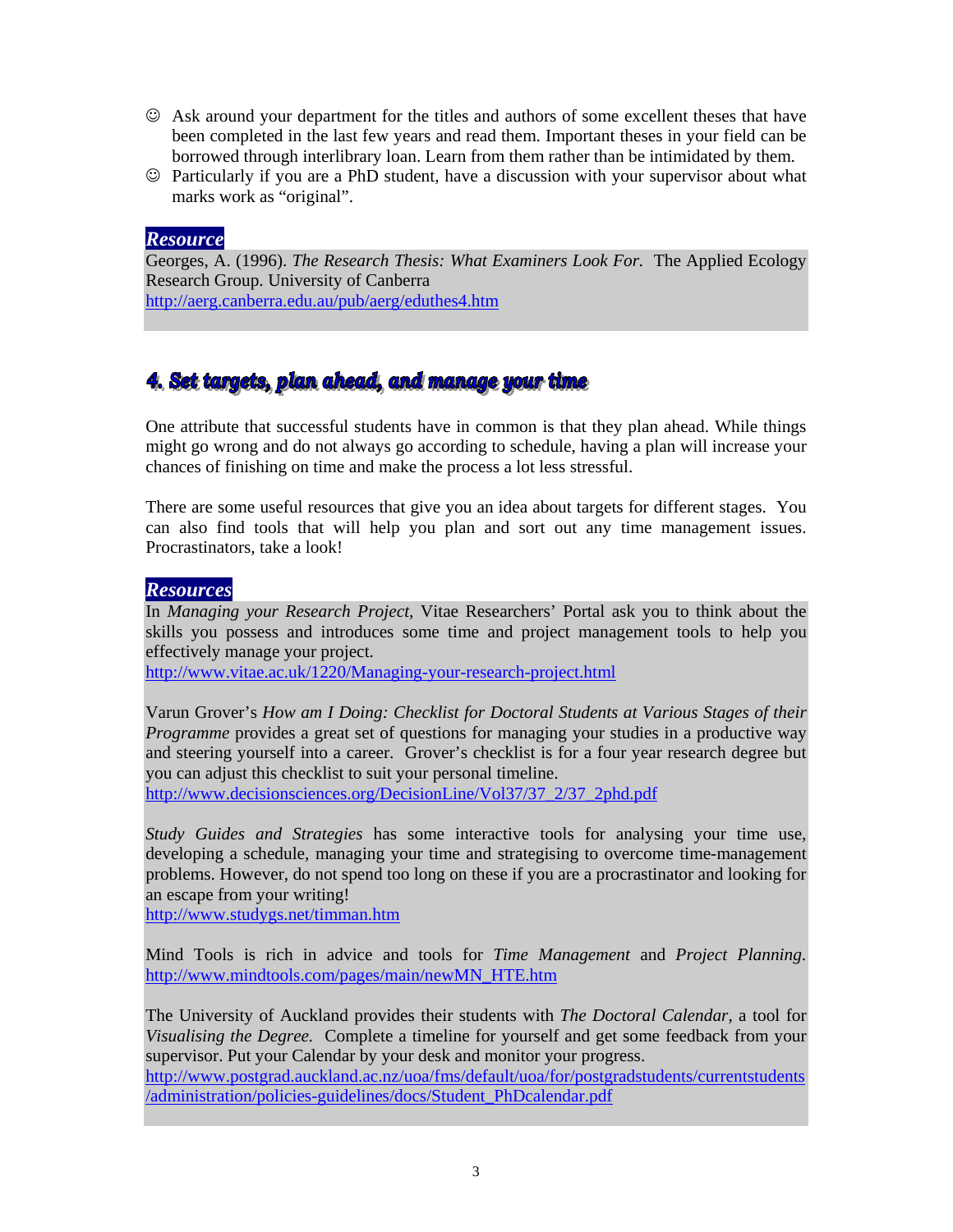The American Psychological Association gives advice on *Overcoming Procrastination: Getting Organized to Complete the Dissertation*. http://www.apa.org/apags/edtrain/overproc.html

## 5. Prepare for scheduled meetings and keep records

Your supervisor is there to guide you through your thesis. For this to happen, you will have to meet regularly. The regularity of meetings might change as you progress through your studies. For the first six months it may be necessary to meet weekly, and then every two weeks for the next six months. After that, fortnightly or monthly may be sufficient until the final stages where you will probably need to meet more often. These are only very rough guidelines.

Some people might see their supervisor far more regularly in labs. However often these informal meetings happen, arranged and dedicated meetings should also be regularly scheduled.

When you do have a meeting, it is important you make the most of it. Here are some things you can do:

#### *Before the meeting*

- $\Box$  Review your "minutes" and progress from the last meeting.
- $\blacksquare$  Identify problems/difficulties.
- Decide what you need from the meeting (draft an agenda and send it to your supervisor several days ahead).

#### *During the meeting*

- $\Box$  Confirm the agenda and add in items from your supervisor(s).
- $\Box$  Work through the various items, always asking for clarification when you do not understand.
- $\Box$  Set a date and goals for the next meeting.

#### *After the meeting*

Write up the minutes and send them to your supervisor for confirmation. This is important as it provides you with a road map between meetings and a point of reference for both you and your supervisor if problems arise.

#### *Resource*

*Meet Mr Postgrad* takes a light-hearted look at a student who wastes his own time and that of his supervisor. Any lessons here?

http://www.stuco.demon.co.uk/mrpost/index.html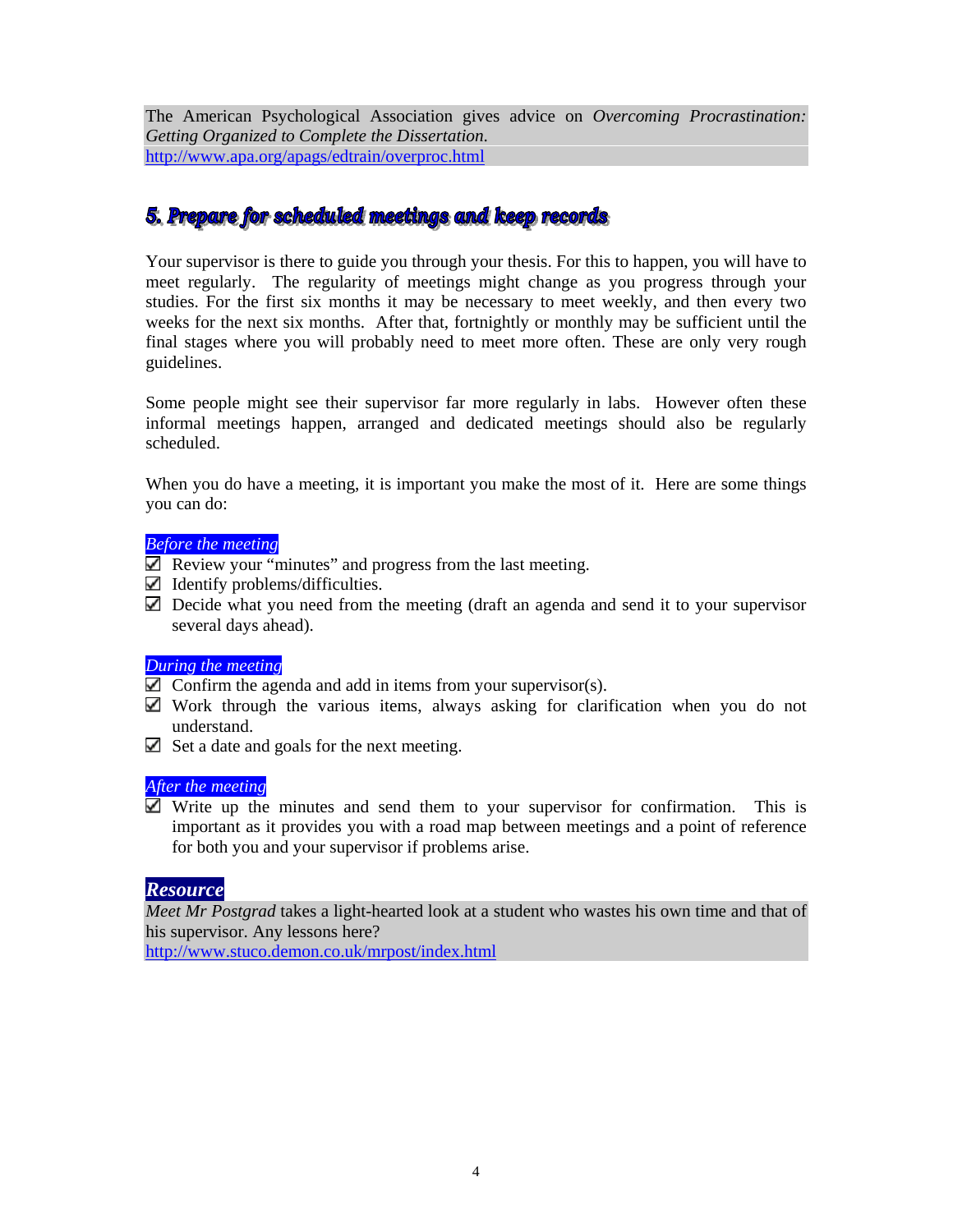## 6. Read effectively, keep an accurate record of what you and keep up to date with new developments

Make sure that you are reading effectively. Your reading should not be used as an excuse to avoid other work. Some of the resources below outline good reading strategies.

#### *Resources*

*Effective Reading* from The University of Auckland. Preview, read and review strategies are described to help you read effectively and efficiently. http://cad.auckland.ac.nz/index.php?p=effective

*Effective Reading Strategies* from The University of Otago provides advice on strategies that are crucial for research students, including skim reading, critical reading, analysis and evaluation of merit.

http://hedc.otago.ac.nz/hedc/sld/Study-Guides-and-Resources/Effective-Reading-Strategies.html

*Evaluating Web Pages: Techniques to Apply & Questions to Ask* is provided by UC Berkeley. Do not bypass this very useful tutorial. http://www.lib.berkeley.edu/TeachingLib/Guides/Internet/Evaluate.html

*About Plagiarism and How to Avoid It.* Download this PolyU publication or get a hard copy from the EDC. http://edc.polyu.edu.hk/PSP/Plagiarism\_Booklet.pdf

For referencing, find out what referencing style is used in your discipline and get into the habit of using it. Use referencing software from the start to help you manage and format your references. RefWorks is available from the PolyU library, but you might prefer to purchase your own copy of EndNote. Investigate the respective advantages of the different options that are available.

#### *Resources*

*Referencite* developed by The University of Auckland, collects everything you need to know about referencing in one place. Included are referencing wizards, information about referencing software and instruction on how to avoid plagiarism. Highly recommended. http://www.cite.auckland.ac.nz/

*Referencing Resources* available from Curtin University of Technology provides information about styles and the rules that apply to each. http://library.curtin.edu.au/referencing/

Keeping up to date with new developments in your field demands that you make use of the library and continue to develop your information seeking skills.

#### *Library Advice and Support*

Explore Pao Yue-Kong Library's *Homepage* and *User Information for Postgraduate Students* to find out about the wide array of services that you have access to. http://www.lib.polyu.edu.hk/. http://www.lib.polyu.edu.hk/userinfo/pg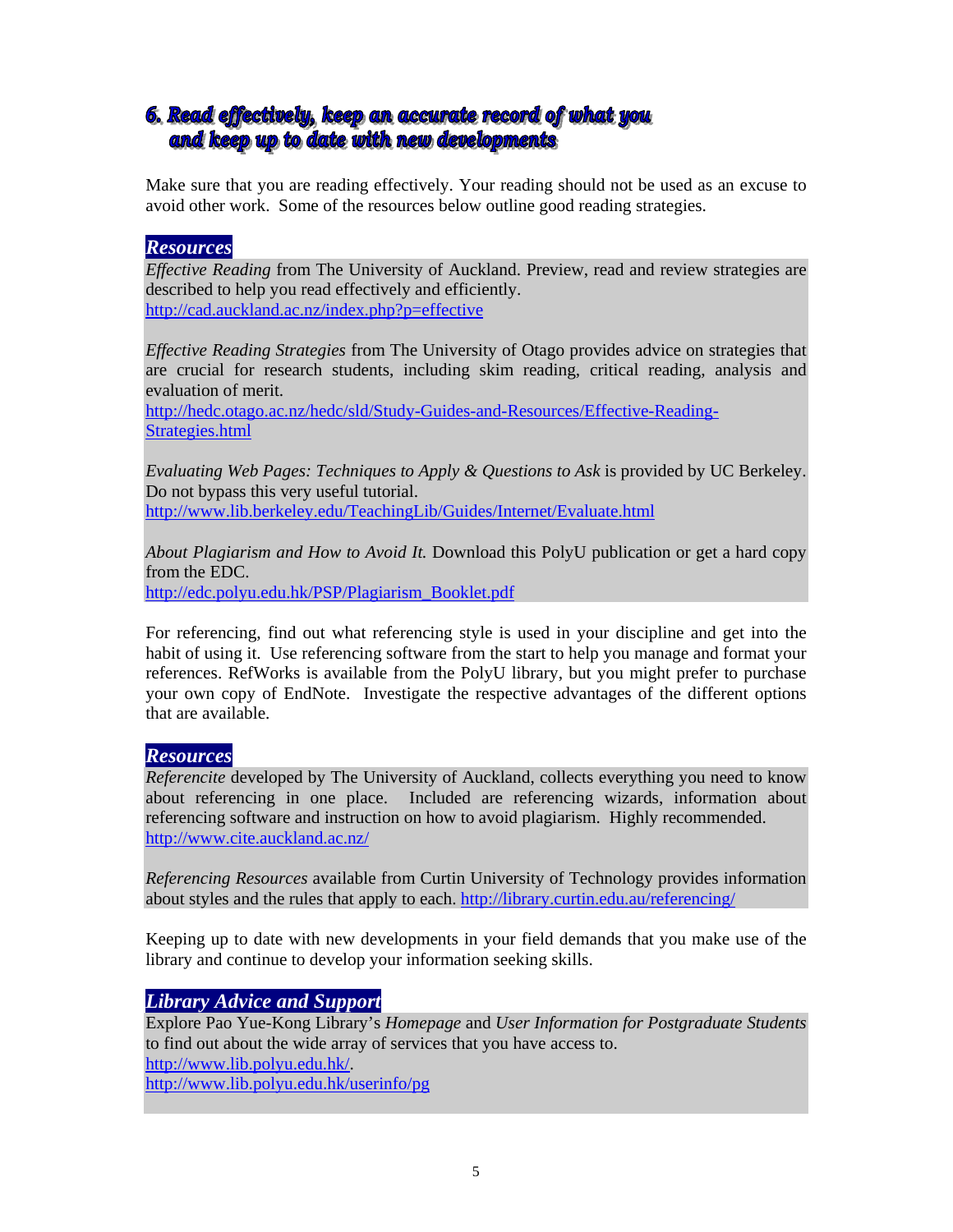You will at least know where to start when you want to obtain literature from other libraries, read PolyU theses, develop specific research and career skills (there are online tutorials and face-to-face workshops), create a bibliographic database (RefWorks), access RSS (Really Simple Syndication) feeds and more! RSS, if you do not already know, enables you to keep up to date with new content information. When a journal or website that you subscribe to is updated, you will be automatically told and sent a summary of the new content. This means that you will not miss out on vital information.

*Ask a Librarian* will provide you with information about accessing a librarian (including your faculty or school librarian) by telephone, electronically, or face-to-face. Contact details are also provided for your faculty or school librarian who can provide you with invaluable advice.

#### *Resources*

Indiana University gives more information about RSS and how to subscribe to and use feeds. http://www.cs.indiana.edu/csg/FAQ/WWW/rss.html

The University of Nevada provides a list of journals with RSS feeds. http://www.library.unr.edu/ejournals/alphaRSS.aspx

## 7. Write early, write often, and get help if you need it

Writing a whole thesis can be a daunting prospect. Some students find it difficult to bring all of their ideas together. Writing through some of your ideas and findings as you go is a good way to structure unorganised thoughts and some of it may be useful for your final copy. Here are some ideas to get you writing:

- $\Box$  Try "nutshelling". This is a technique where you quickly write, for about 15 minutes, a synopsis of what you are trying to say in your thesis. Write to keep up with your thoughts rather than worrying about grammar and spelling.
- **Write a short review (a page or so) of every relevant article that you read.**
- After reading a number of relevant articles on a particular theme, you might write a comparison of the articles and comment on their relevance to your research.
- **E** Write a progress report, identifying problems and possible solutions. You might want to do this monthly or keep a regular journal.
- **Free-write through problems and blocks. In free-writing it is important that you do not** worry about grammar and spelling.
- Some chapters, such as your literature review or your methodology, can be drafted early.

By writing early, you will also become better at expressing yourself in academic language and you will improve your written English. This is important because external examiners are persistently critical of theses with poor grammar and badly chosen words. If you need help with your writing, the sooner you seek it the better.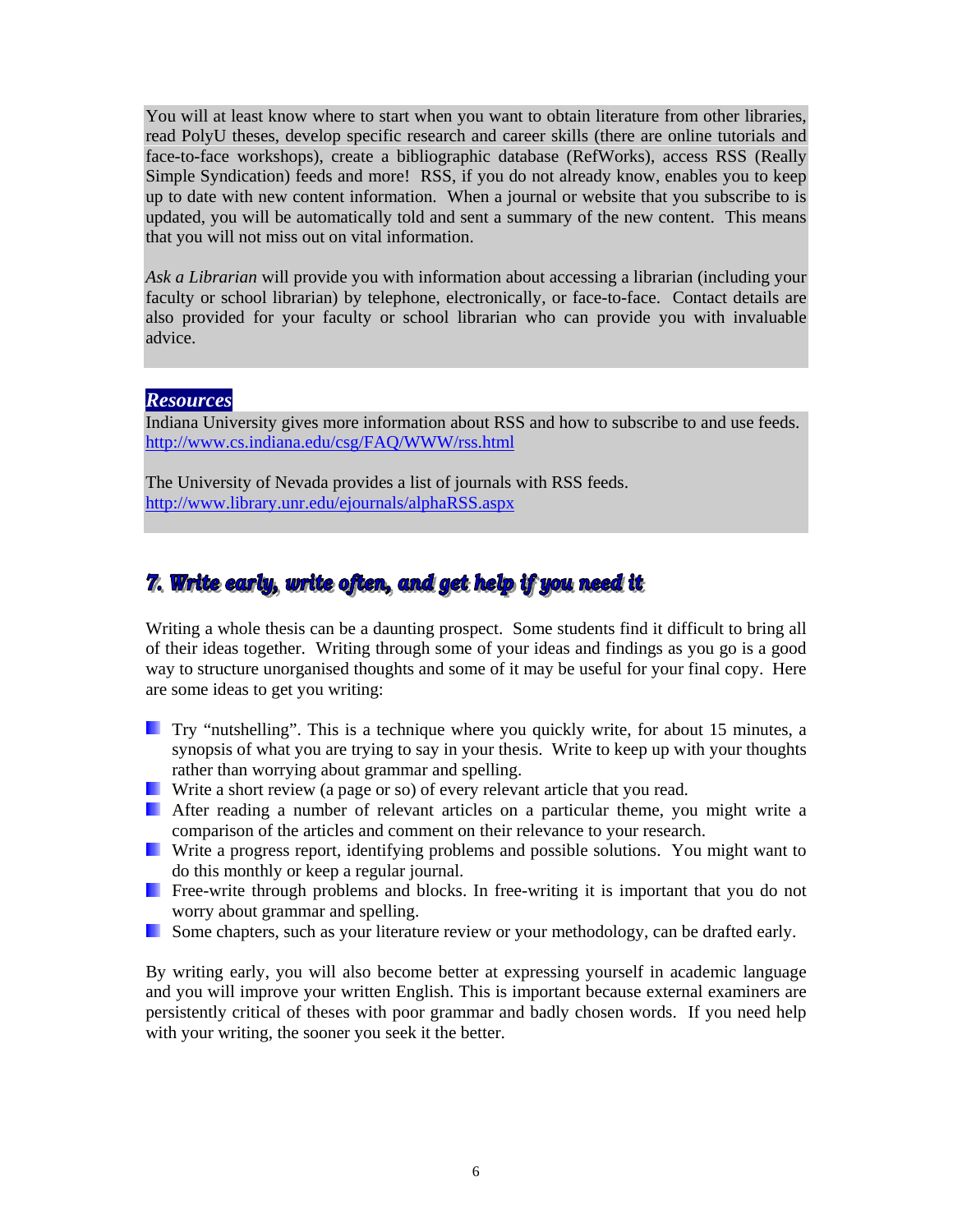### *PolyU support for your writing*

The English Language Centre (ELC) http://elc.polyu.edu.hk provides a variety of services. If you are worried about your English skills or want an expert opinion on your research writing skills, individual appointments could be made with the Centre for Independent Language Learning through the Writing Assistance Programme http://elc.polyu.edu.hk/WAP (subject to resources available).

The Department of English (ENGL) offers a language support service to research students through its well established programme Effective English for Postgraduate Research Students (EEPRS). This advanced academic English programme offers research students assistance with their dissertations and other research-related writing through its workshops on writing research articles and its popular mentoring service, which enables students to receive detailed feedback on their writing in hour-long, one-to-one sessions with the department's experienced professors. For more information about the mentoring service, please call Carolyn Lui on 2766 7572.

If you have sat the *Research Language Skills Assessment* and have been recommended to take some subjects to enhance your English skills, descriptions of the relevant subjects/programme\* are available at the following URLs:

- <sup>−</sup> "*ELC5001 Advanced English for Academic Purposes*", "*ELC6001 Presentation Skills for Research Students*" and "*ELC6002 Thesis Writing for Research Students*" at http://elc.polyu.edu.hk/subjects/default.htm of the ELC.
- <sup>−</sup> "*English Language Enhancement Programme (ELEP)*" at http://elc.polyu.edu.hk/elep of the ELC.
- <sup>−</sup> "*ENGL6002 Communication Strategies in Research Contexts in English (CSRCE)", "ENGL6004 Advanced Oral Skills for Research Students" and "ENGL6005 Writing Research Articles" at* http://engl.polyu.edu.hk/eeprs/ *of the ENGL.*
- *\* The relevant subjects/programme are subject to changes. You are urged to visit the specified websites and read the latest email notifications about subject registration issued by the Research Office for updated information.*

The Research Office (RO) also provides a service for editing confirmation reports and research publications. There is, however, an hourly cost for this service.

#### *Resources*

Murray, R. (2002) *How to Write a Thesis.* Buckingham, England: Open University Press. LB2369 .M87 2002. If you know writing is a problem for you, borrow this book from the library. It provides writing advice from start to finish of your thesis.

Joe Wolfe from The University of New South Wales writes on *How to Write a PhD Thesis*. This guide was originally written for graduate students in physics but students in other disciplines will also find it useful.

http://www.phys.unsw.edu.au/%7Ejw/thesis.html

Steven Krause's web-based research writing textbook, *The Process of Research Writing,*  contains a chapter *The Antithesis Exercise*. This exercise may be a good challenge for those of you who enjoy the writing process, but do not start here if you are already finding writing a struggle!

http://www.stevendkrause.com/tprw/chapter8.html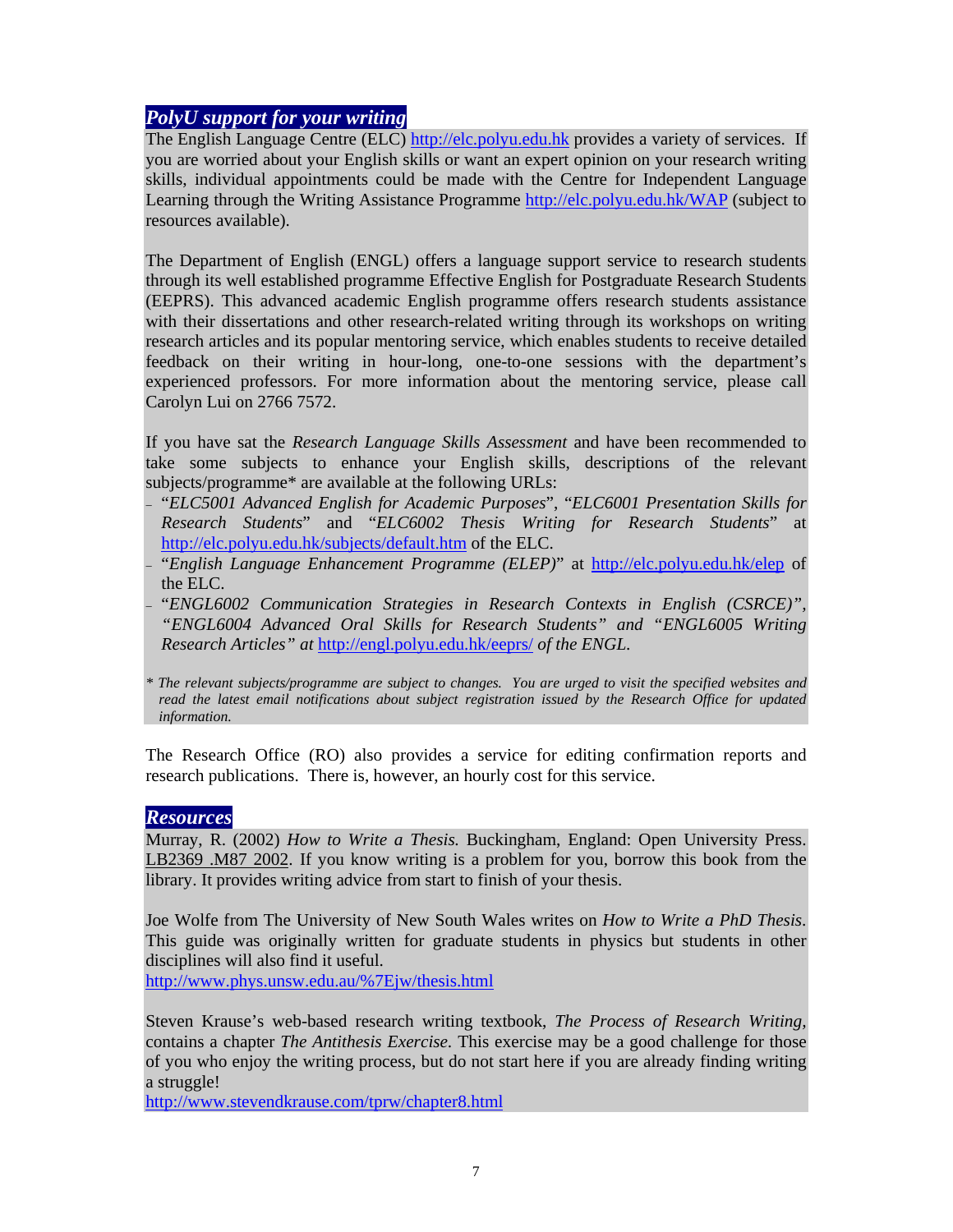## 8. Get feedback about your written work

Feedback is very important. It confirms that you are going in the right direction and helps you understand what you need to strengthen or change. You can improve the quality of your feedback by helping your supervisor in the following ways:

- Ask your supervisor(s) how long they need to read your work. Make sure that you give them that amount of time before you meet with them to discuss it.
- Attach a cover sheet about the status of the work and particular feedback you want.
- Mark any areas on your draft that you are particularly concerned about.
- Before you hand your work in, read it through and imagine you are your supervisor reading it. Make amendments if you know how it can be improved.
- Have a friend read your work and incorporate any advice that will improve the content or the writing. By doing so, you can save your supervisor unnecessary effort.
- Make use of computer tools to check your spelling and grammar.

#### *Resources*

The University of North Carolina at Chapel Hill has an excellent paper, *Getting Feedback*. It describes when, where, how and from whom you might receive effective responses as you develop as a writer.

http://www.unc.edu/depts/wcweb/handouts/feedback.html

### 9. Get published

Finishing your PhD or MPhil, you might find that your publications are as important as your thesis. This is especially true if you want to continue in academia, where your publications might be even more important than your thesis.

Like writing early and often, preparing publications can also help you toward completing your thesis.

#### *Resources*

*How to Write-up Your Research for Publication* provides useful advice about how to go about it.

http://www.anu.edu.au/BoZo/Scott/DoughtyPublish.html

*How to Publish a Scientific Paper* is a succinct and useful checklist. http://www.anu.edu.au/BoZo/Scott/Publishing.html

*How to Have Your Abstract Rejected* provides useful reminders of common pitfalls. http://www4.informatik.tu-muenchen.de/~nipkow/misc/reject.html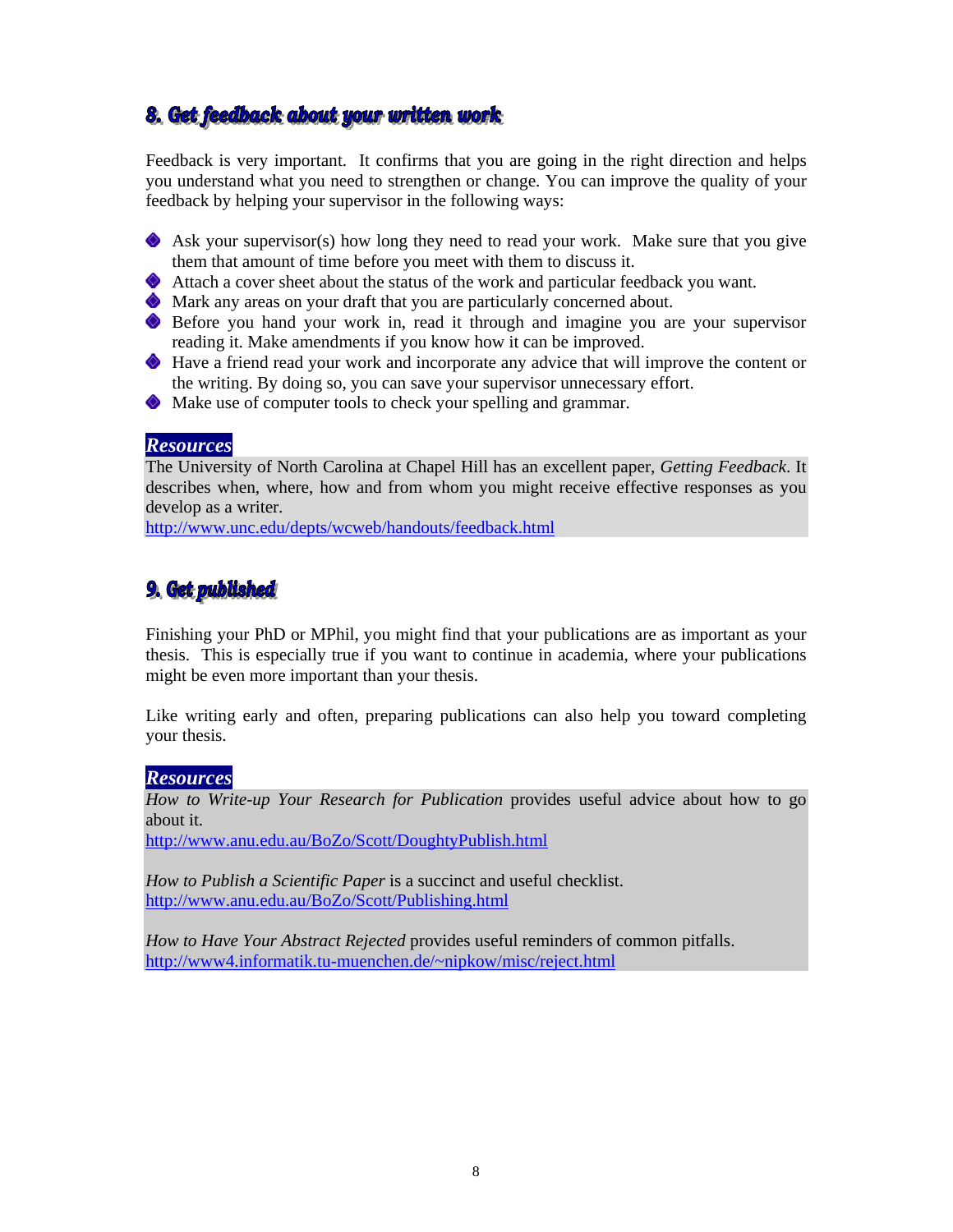## 10. Build networks

By making an effort to network, you can give yourself access to whole groups of people that might be useful to your work (and you to theirs), either now or in the future.

You can meet academic staff (other than your supervisor) and students who can give you advice on your work. It can help you foster an appreciation of the research culture in your department and within the university. Meeting people from other disciplines can help you to understand what is going on in different and related areas.

Conferences can be useful for becoming known and promoting your work, and get you early access to the work of others. Making a good impression demands that you polish your presentation skills, so look out for opportunities to do this.

#### *Resources*

*Mastering your PhD: Making the Most of a Conference*  http://sciencecareers.sciencemag.org/career\_development/previous\_issues/articles/2007\_03\_2 3/caredit\_a0700039/(parent)/68

*Mastering your PhD: Give a Great Presentation*  http://sciencecareers.sciencemag.org/career\_development/previous\_issues/articles/2006\_10\_2 0/mastering\_your\_ph\_d\_giving\_a\_great\_presentation/(parent)/68

The Internet can put you in touch with research students internationally.

#### *Resource*

*Postgrad Forum* is a great discussion forum for postgraduate students worldwide. The forums on this website give you insight into the work of other students, their problems and successes. It is interesting to see the advice that rolls in. If you are looking for frank advice, this is one place to go. http://www.postgraduateforum.com/

#### 11. Know what is involved in the examination process

Know what work you are required to produce and classes you must attend over the coming years. Read your *Handbook* so that you know how many taught or guided study credits you need to take and what marks you must attain in these.

Although handing in your thesis and the oral examination may seem like a long time away, attending the oral exams of other students in your department can prepare you and offer you an insight into others' work.

#### *Resources Available from the Research Office*

Two briefing sheets are available from the Research Office.

*Editing Your Thesis for Submission: A Checklist for PolyU Research Students* will help you proof read your thesis.

*Preparing for your Oral Examination at PolyU* provides information on the purpose of the oral, what you can expect, and how you can prepare.